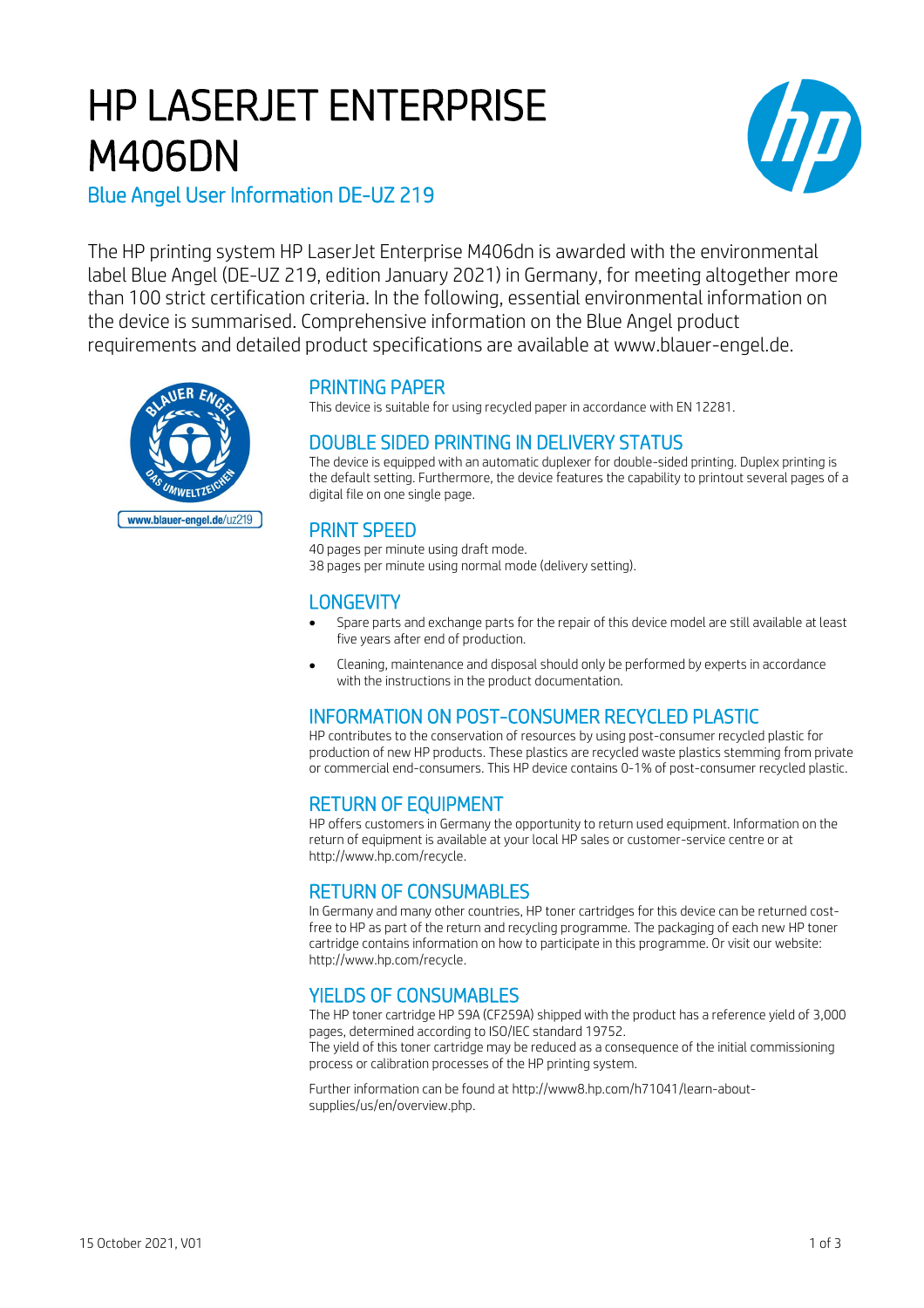#### INFORMATION ON HANDLING OF THE TONER MODULES

- Please leave HP toner cartridges in their despatch packaging until you need them for use in your printer; when inserting the HP toner cartridge, please follow the information on handling.
- HP toner cartridges should never be opened by force. If toner dust escapes, e.g. as a result of inappropriate handling, inhalation of dust and skin contact are to be avoided as a precautionary measure.
- In case of skin contact wash affected areas thoroughly with soap and cold water. HP toner cartridges are to be kept out of the reach of children.

#### AIR EMISSIONS

With original HP toners, the device passes the air emission test for monochrome printing according to DE-UZ 219. Since plastics of new electrical devices generally release small amounts of volatile substances into the room air, we recommend providing sufficient air exchange in rooms where new devices are set up.

#### NOISE EMISSIONS

Declared sound power level for one-sided printing (LwAc) In monochrome print mode 38 pages/minute: 6.67 Bels and 66.7 dB

# **ENERGY**

#### Energy information on HP LaserJet Enterprise M406dn

The consumption of electric power depends on its properties and on the way it is used. HP LaserJet Enterprise M406dn is designed and pre-set in a way to allow you to reduce electricity costs.

Directly after the last print job, HP LaserJet Enterprise M406dn switches over to an electric power saving mode. If the device switches over to electric power saving modes, you can save electricity and operating costs. If the device is to print again, there can be a short delay – this is called recovery time. However, the device meets the strict Blue Angel requirements for a recovery time (http://www.blauer-engel.de).

You can save electricity costs by shortening the device's delay times as it will switch over to an electric power saving mode more quickly. If you extend the delay time or deactivate the electric power saving mode, you should consider that consequently the device will consume more electric power and might no longer meet the maximum value for electric power consumption of the Blue Angel. We recommend not extending the delay times.

The device is so designed as to ensure that it can be switched to the Off-mode (standby) by pressing the on/off switch up to twice a day without suffering damage. This device does not have a switch by which it can be completely disconnected from the mains. When after having switched off the device you pull out the power plug, electric power consumption is completely stopped.

The table below lists the individual power consumption values as well as delay and recovery times (factory setting). With these values the device meets the Blue Angel requirements.